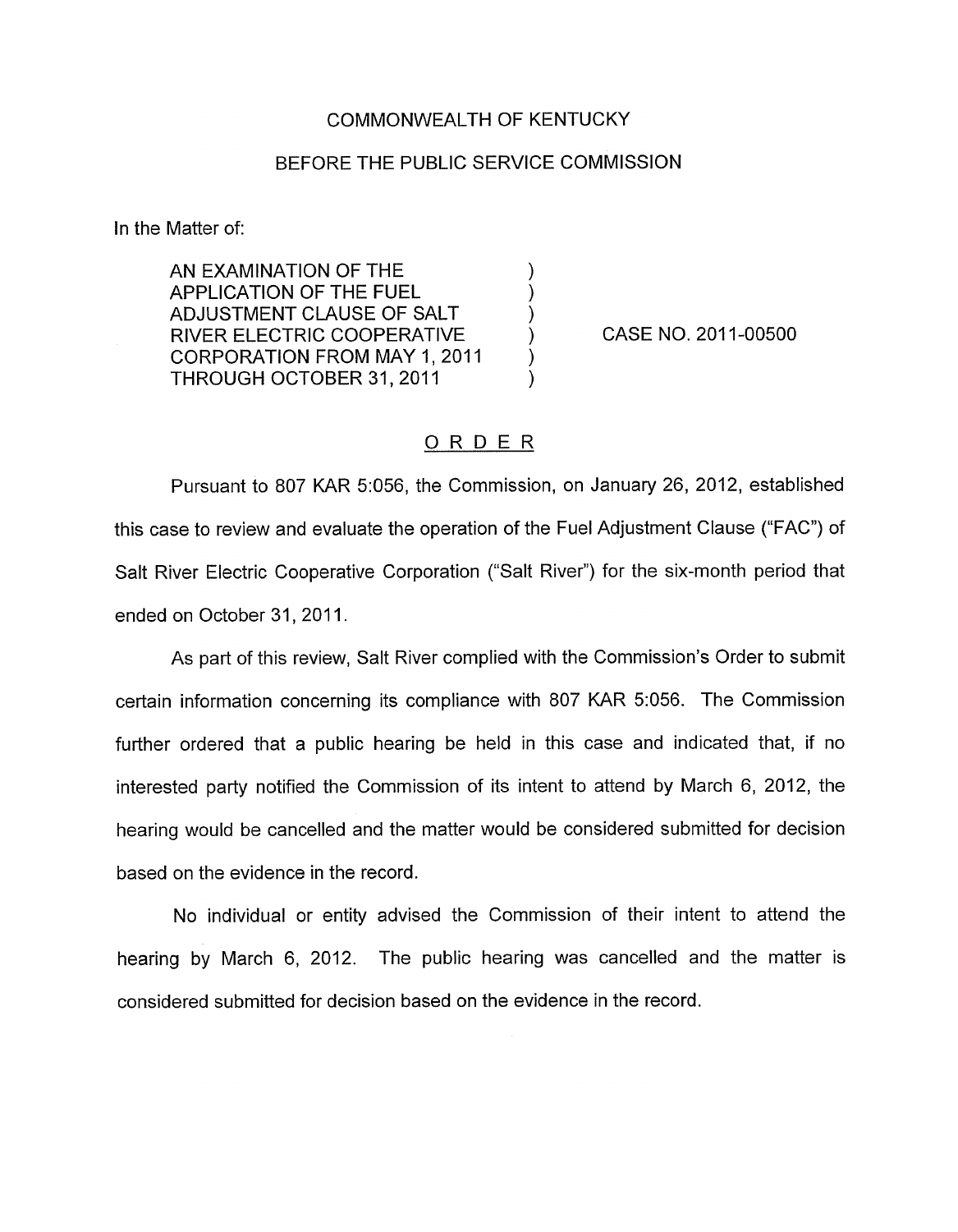The Commission, having considered the evidence in the record and being otherwise sufficiently advised, finds no evidence that Salt River has improperly calculated or applied its FAC charge.

IT IS THEREFORE ORDERED that the charges and credits applied by Salt River through the FAC for the period May 1, 2011 through October 31, 2011 are approved.

> By the Commission  $\mathbf{\hat{M}}$ **ENTERED** MAY 01 2012 **KENTUCKY PUBLIC** VICE COMMISSION



Case **No.** 201 1-00500